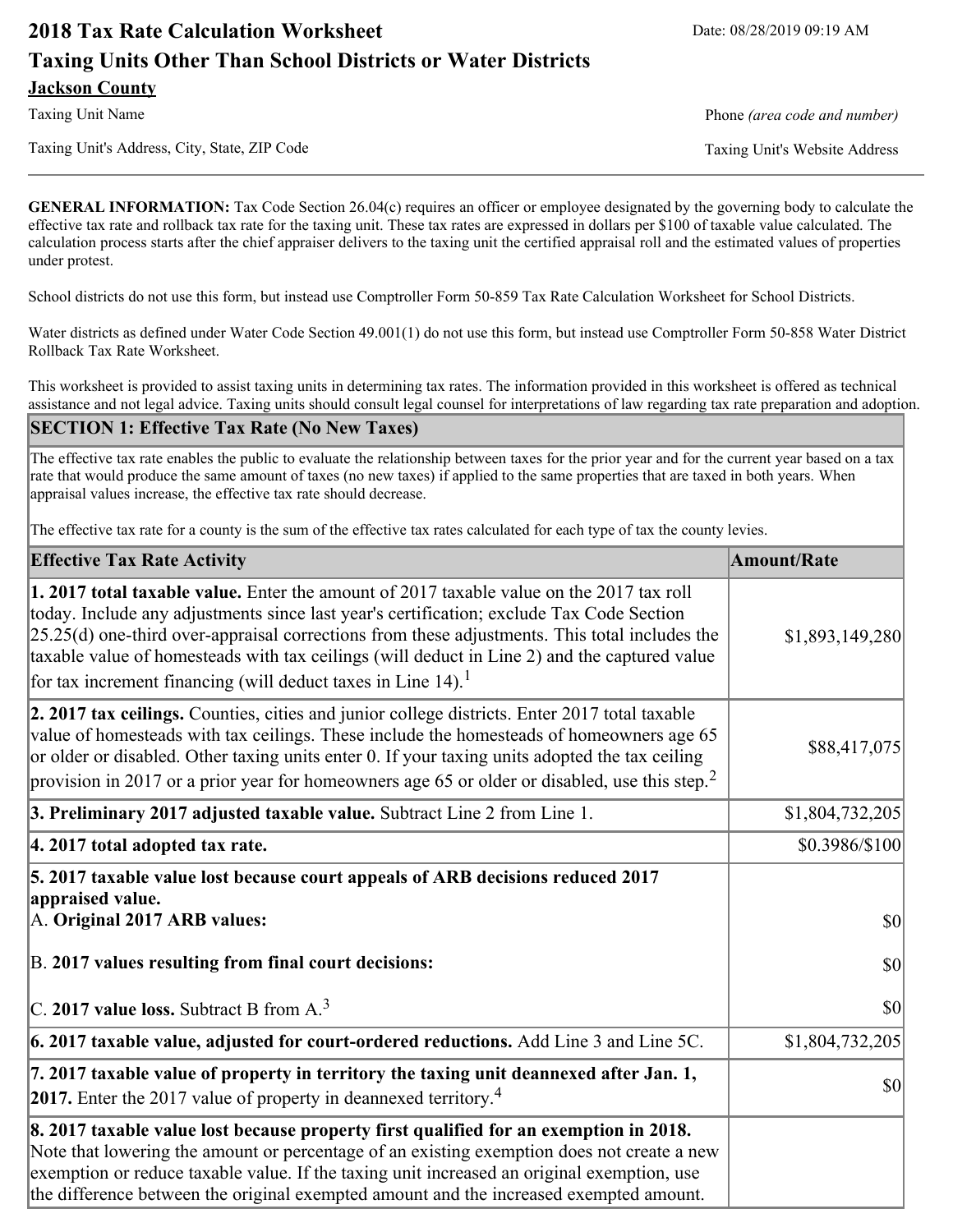| Do not include value lost due to freeport or goods-in-transit exemptions.                                                                                                                                                                                                                                                                                                                                             |                 |
|-----------------------------------------------------------------------------------------------------------------------------------------------------------------------------------------------------------------------------------------------------------------------------------------------------------------------------------------------------------------------------------------------------------------------|-----------------|
| A. Absolute exemptions. Use 2017 market value:                                                                                                                                                                                                                                                                                                                                                                        | \$119,880       |
| B. Partial exemptions. 2018 exemption amount or 2018 percentage exemption times 2017<br>value:                                                                                                                                                                                                                                                                                                                        | \$913,572       |
| C. Value loss. Add A and $B^5$ .                                                                                                                                                                                                                                                                                                                                                                                      | \$1,033,452     |
| 9. 2017 taxable value lost because property first qualified for agricultural appraisal (1-<br>d or 1-d-1), timber appraisal, recreational/scenic appraisal or public access airport<br>special appraisal in 2018. Use only properties that qualified in 2018 for the first time; do<br>not use properties that qualified in 2017.                                                                                     |                 |
| A. 2017 market value:                                                                                                                                                                                                                                                                                                                                                                                                 | $ 10\rangle$    |
| B. 2018 productivity or special appraised value:                                                                                                                                                                                                                                                                                                                                                                      | \$0             |
| C. Value loss. Subtract B from $A6$                                                                                                                                                                                                                                                                                                                                                                                   | \$0             |
| 10. Total adjustments for lost value. Add lines 7, 8C and 9C.                                                                                                                                                                                                                                                                                                                                                         | \$1,033,452     |
| 11. 2017 adjusted taxable value. Subtract Line 10 from Line 6.                                                                                                                                                                                                                                                                                                                                                        | \$1,803,698,753 |
| 12. Adjusted 2017 taxes. Multiply Line 4 by Line 11 and divide by \$100.                                                                                                                                                                                                                                                                                                                                              | \$7,189,543     |
| 13. Taxes refunded for years preceding tax year 2017. Enter the amount of taxes refunded<br>by the taxing unit for tax years preceding tax year 2017. Types of refunds include court<br>decisions, Tax Code Section 25.25(b) and (c) corrections and Tax Code Section 31.11<br>payment errors. Do not include refunds for tax year 2017. This line applies only to tax years<br>preceding tax year 2017. <sup>7</sup> | \$8,803         |
| 14. Taxes in tax increment financing (TIF) for tax year 2017. Enter the amount of taxes<br>paid into the tax increment fund for a reinvestment zone as agreed by the taxing unit. If the<br>taxing unit has no 2018 captured appraised value in Line 16D, enter $08$                                                                                                                                                  | $ 10\rangle$    |
| 15. Adjusted 2017 taxes with refunds and TIF adjustment. Add Lines 12 and 13, subtract<br>Line $149$                                                                                                                                                                                                                                                                                                                  | \$7,198,346     |
| 16. Total 2018 taxable value on the 2018 certified appraisal roll today. This value<br>includes only certified values and includes the total taxable value of homesteads with tax<br>ceilings (will deduct in Line 18). These homesteads include homeowners age 65 or older or<br>disabled. <sup>10</sup>                                                                                                             |                 |
| A. Certified values:                                                                                                                                                                                                                                                                                                                                                                                                  | \$2,048,862,705 |
| B. Counties: Include railroad rolling stock values certified by the Comptroller's office:                                                                                                                                                                                                                                                                                                                             | \$10,385,994    |
| C. Pollution control and energy storage system exemption: Deduct the value of property<br>exempted for the current tax year for the first time as pollution control or energy storage<br>system property:                                                                                                                                                                                                             | \$0             |
| D. Tax increment financing: Deduct the 2018 captured appraised value of property taxable<br>by a taxing unit in a tax increment financing zone for which the 2018 taxes will be deposited<br>into the tax increment fund. Do not include any new property value that will be included in<br>Line 21 below. $11$                                                                                                       | \$0             |
| <b>E. Total 2018 value.</b> Add A and B, then subtract C and D.                                                                                                                                                                                                                                                                                                                                                       | \$2,059,248,699 |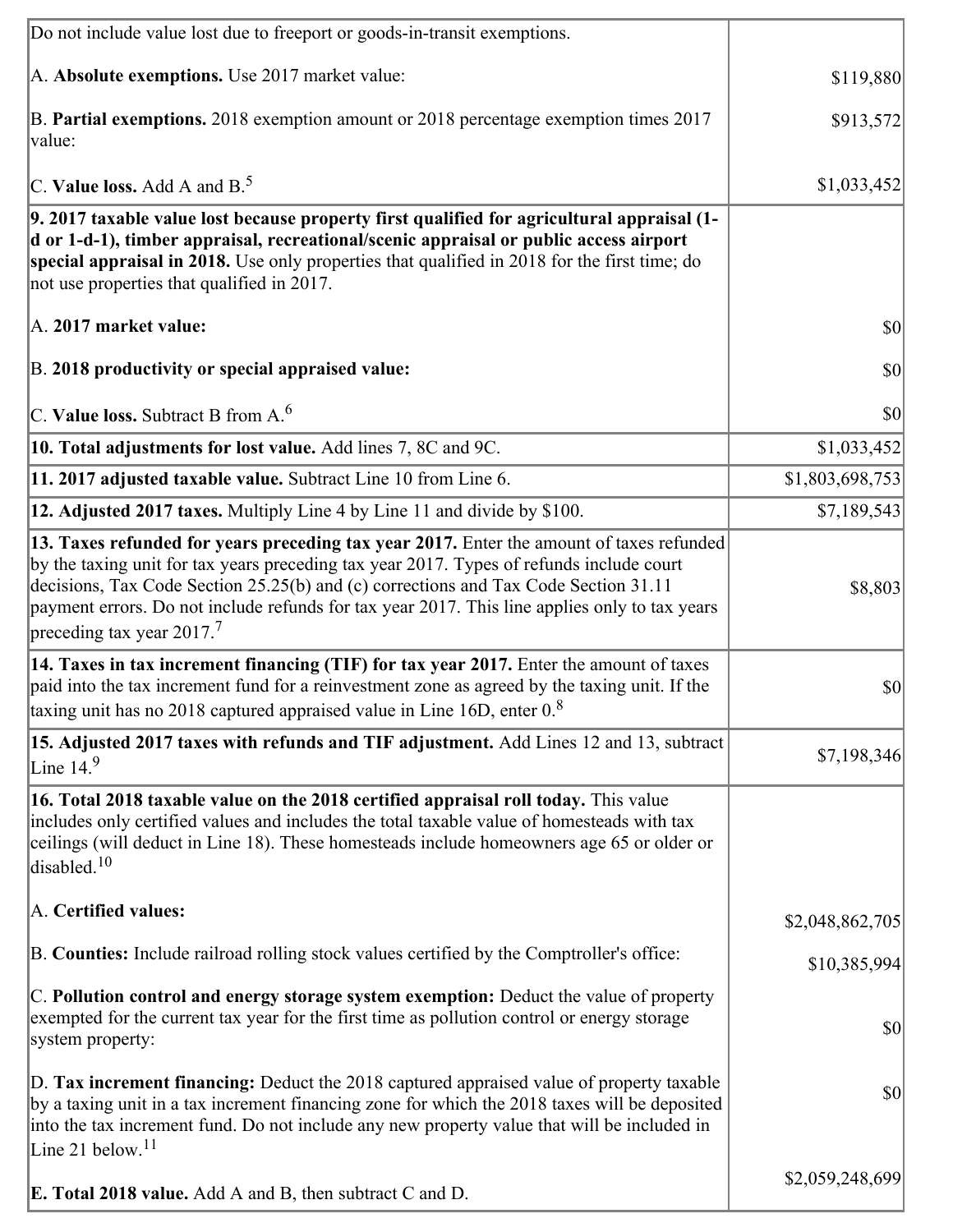| $ 17$ . Total value of properties under protest or not included on certified appraisal roll. <sup>12</sup>                                                                                                                                                                                                                                                                                                                                                                                                                                                                                                                                                                                                               |                 |
|--------------------------------------------------------------------------------------------------------------------------------------------------------------------------------------------------------------------------------------------------------------------------------------------------------------------------------------------------------------------------------------------------------------------------------------------------------------------------------------------------------------------------------------------------------------------------------------------------------------------------------------------------------------------------------------------------------------------------|-----------------|
| A. 2018 taxable value of properties under protest. The chief appraiser certifies a list of<br>properties still under ARB protest. The list shows the appraisal district's value and the<br>taxpayer's claimed value, if any, or an estimate of the value if the taxpayer wins. For each of<br>the properties under protest, use the lowest of these values. Enter the total value. <sup>13</sup>                                                                                                                                                                                                                                                                                                                         | $ 10\rangle$    |
| B. 2018 value of properties not under protest or included on certified appraisal roll.<br>The chief appraiser gives taxing units a list of those taxable properties that the chief<br>appraiser knows about, but are not included in the appraisal roll certification. These<br>properties also are not on the list of properties that are still under protest. On this list of<br>properties, the chief appraiser includes the market value, appraised value and exemptions for<br>the preceding year and a reasonable estimate of the market value, appraised value and<br>exemptions for the current year. Use the lower market, appraised or taxable value (as<br>appropriate). Enter the total value. <sup>14</sup> | $ 10\rangle$    |
| C. Total value under protest or not certified: Add A and B.                                                                                                                                                                                                                                                                                                                                                                                                                                                                                                                                                                                                                                                              | $ 10\rangle$    |
| 18. 2018 tax ceilings. Counties, cities and junior colleges enter 2018 total taxable value of<br>homesteads with tax ceilings. These include the homesteads of homeowners age 65 or older<br>or disabled. Other taxing units enter 0. If your taxing units adopted the tax ceiling provision<br>$\vert$ in 2017 or a prior year for homeowners age 65 or older or disabled, use this step. <sup>15</sup>                                                                                                                                                                                                                                                                                                                 | \$95,533,295    |
| 19. 2018 total taxable value. Add Lines 16E and 17C. Subtract Line 18.                                                                                                                                                                                                                                                                                                                                                                                                                                                                                                                                                                                                                                                   | \$1,963,715,404 |
| 20. Total 2018 taxable value of properties in territory annexed after Jan. 1, 2017.<br>Include both real and personal property. Enter the 2018 value of property in territory<br>$\alpha$ annexed. <sup>16</sup>                                                                                                                                                                                                                                                                                                                                                                                                                                                                                                         | <b>\$0</b>      |
| 21. Total 2018 taxable value of new improvements and new personal property located<br>in new improvements. New means the item was not on the appraisal roll in 2017. An<br>improvement is a building, structure, fixture or fence erected on or affixed to land. New<br>additions to existing improvements may be included if the appraised value can be<br>determined. New personal property in a new improvement must have been brought into the<br>taxing unit after Jan. 1, 2017, and be located in a new improvement. New improvements do<br>include property on which a tax abatement agreement has expired for $2018$ . <sup>17</sup>                                                                             | \$79,888,999    |
| 22. Total adjustments to the 2018 taxable value. Add Lines 20 and 21.                                                                                                                                                                                                                                                                                                                                                                                                                                                                                                                                                                                                                                                    | \$79,888,999    |
| 23. 2018 adjusted taxable value. Subtract Line 22 from Line 19.                                                                                                                                                                                                                                                                                                                                                                                                                                                                                                                                                                                                                                                          | \$1,883,826,405 |
| 24. 2018 effective tax rate. Divide Line 15 by Line 23 and multiply by \$100. <sup>18</sup>                                                                                                                                                                                                                                                                                                                                                                                                                                                                                                                                                                                                                              | \$0.3821/\$100  |
| 25. COUNTIES ONLY. Add together the effective tax rates for each type of tax the county<br>levies. The total is the 2018 county effective tax rate. <sup>19</sup>                                                                                                                                                                                                                                                                                                                                                                                                                                                                                                                                                        | $$0.4464/\$100$ |

- 
- <sup>1</sup>Tex. Tax Code Section 26.012(14) <sup>9</sup>Tex. Tax Code Section 26.012(13) <sup>9</sup>Tex. Tax Code Section 26.012
- <sup>2</sup>Tex. Tax Code Section 26.012(14) <sup>10</sup>Tex. Tax Code Section 26.012<br><sup>3</sup>Tex. Tax Code Section 26.03(c) <sup>11</sup>Tex. Tax Code Section 26.03(c)
	- <sup>12</sup>Tex. Tax Code Section 26.01(c) and (d) <sup>13</sup>Tex. Tax Code Section 26.01(c)
- ${}^{3}$ Tex. Tax Code Section 26.012(13)<br> ${}^{4}$ Tex. Tax Code Section 26.012(15)
- <sup>5</sup>Tex. Tax Code Section 26.012(15) <sup>13</sup>Tex. Tax Code Section 26.01(c)<br><sup>6</sup>Tex. Tax Code Section 26.012(15) <sup>14</sup>Tex. Tax Code Section 26.01(d)
	-
	-
- $7$ Tex. Tax Code Section 26.012(13)<br><sup>8</sup>Tex. Tax Code Section 26.03(c)
- <sup>6</sup>Tex. Tax Code Section 26.012(15) <sup>14</sup>Tex. Tax Code Section 26.01(d)<br><sup>7</sup>Tex. Tax Code Section 26.012(13) <sup>15</sup>Tex. Tax Code Section 26.012(6)
	- $16$ Tex. Tax Code Section 26.012(17)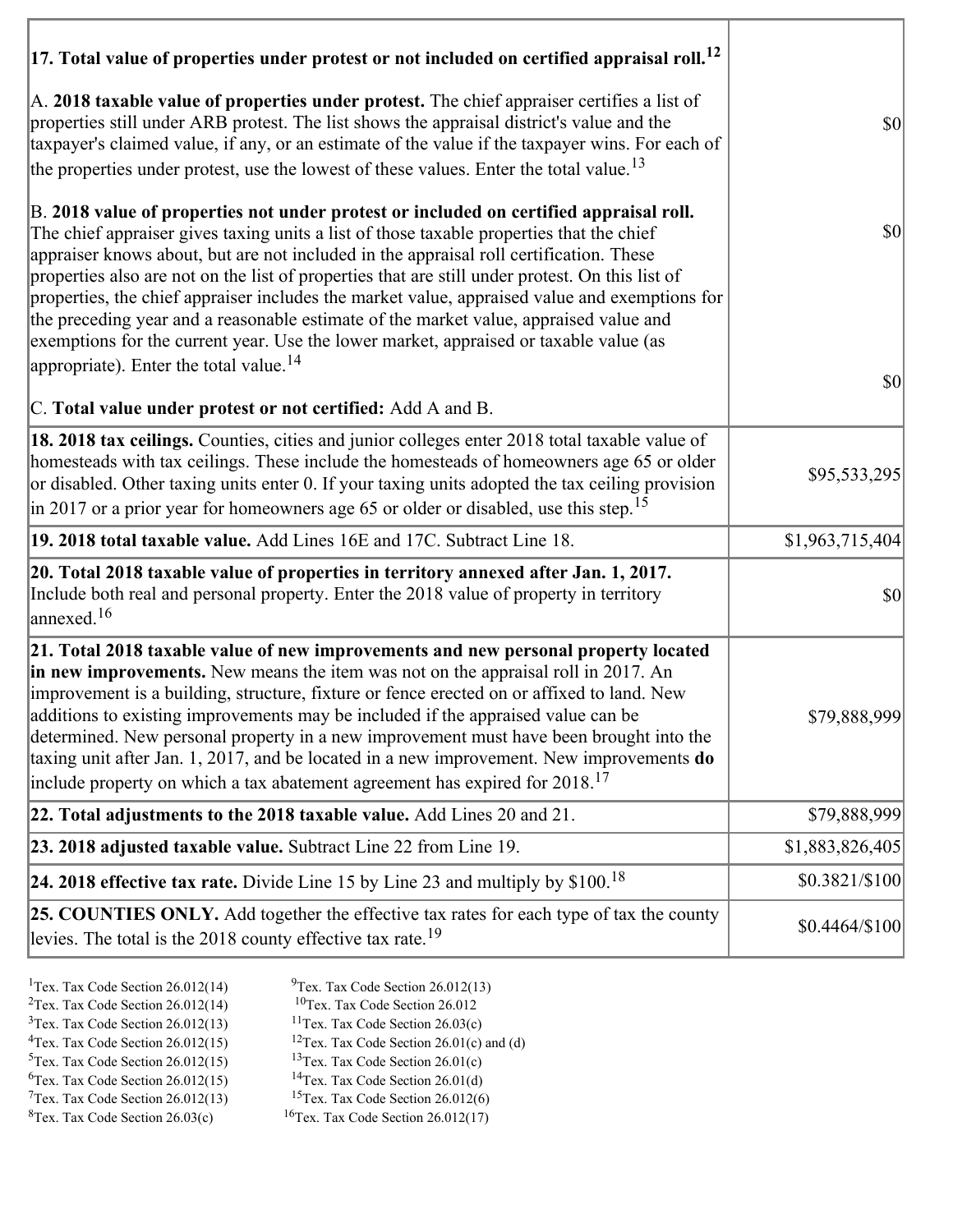### **SECTION 2: Rollback Tax Rate**

The rollback tax rate is split into two separate rates:

- 1. **Maintenance and Operations (M&O):** The M&O portion is the tax rate that is needed to raise the same amount of taxes that the taxing unit levied in the prior year plus eight percent. This rate accounts for such things as salaries, utilities and day-to-day operations.
- 2. **Debt:** The debt tax rate includes the debt service necessary to pay the taxing unit's debt payments in the coming year. This rate accounts for principal and interest on bonds and other debt secured by property tax revenue.

The rollback tax rate for a county is the sum of the rollback tax rates calculated for each type of tax the county levies. In most cases the rollback tax rate exceeds the effective tax rate, but occasionally decreases in a taxing unit's debt service will cause the effective tax rate to be higher than the rollback tax rate.

| <b>Rollback Tax Rate Activity</b>                                                                                                                                                                                                                                                                                                                                                                                                                                                                                                                                                                                                                                       | <b>Amount/Rate</b>                  |
|-------------------------------------------------------------------------------------------------------------------------------------------------------------------------------------------------------------------------------------------------------------------------------------------------------------------------------------------------------------------------------------------------------------------------------------------------------------------------------------------------------------------------------------------------------------------------------------------------------------------------------------------------------------------------|-------------------------------------|
| 26. 2017 maintenance and operations ( $M&O$ ) tax rate.                                                                                                                                                                                                                                                                                                                                                                                                                                                                                                                                                                                                                 | \$0.3986/\$100                      |
| 27. 2017 adjusted taxable value. Enter the amount from Line 11.                                                                                                                                                                                                                                                                                                                                                                                                                                                                                                                                                                                                         | \$1,803,698,753                     |
| 28. 2017 M&O taxes.                                                                                                                                                                                                                                                                                                                                                                                                                                                                                                                                                                                                                                                     |                                     |
| A. Multiply Line 26 by Line 27 and divide by \$100.                                                                                                                                                                                                                                                                                                                                                                                                                                                                                                                                                                                                                     | \$7,189,543                         |
| B. Cities, counties and hospital districts with additional sales tax: Amount of additional<br>sales tax collected and spent on M&O expenses in 2017. Enter amount from full year's sales<br>tax revenue spent for M&O in 2017 fiscal year, if any. Other taxing units enter 0. Counties<br>exclude any amount that was spent for economic development grants from the amount of<br>sales tax spent.                                                                                                                                                                                                                                                                     | \$1,103,705                         |
| C. Counties: Enter the amount for the state criminal justice mandate. If second or later year,<br>the amount is for increased cost above last year's amount. Other taxing units enter 0.                                                                                                                                                                                                                                                                                                                                                                                                                                                                                | $ 10\rangle$                        |
| D. Transferring function: If discontinuing all of a department, function or activity and<br>transferring it to another taxing unit by written contract, enter the amount spent by the taxing<br>unit discontinuing the function in the 12 months preceding the month of this calculation. If<br>the taxing unit did not operate this function for this 12-month period, use the amount spent<br>in the last full fiscal year in which the taxing unit operated the function. The taxing unit<br>discontinuing the function will subtract this amount in H below. The taxing unit receiving<br>the function will add this amount in H below. Other taxing units enter 0. | $ 10\rangle$                        |
| E. Taxes refunded for years preceding tax year 2017: Enter the amount of M&O taxes<br>refunded in the preceding year for taxes before that year. Types of refunds include court<br>decisions, Tax Code Section 25.25(b) and (c) corrections and Section 31.11 payment errors.<br>Do not include refunds for tax year 2017. This line applies only to tax years preceding tax<br> year 2017.                                                                                                                                                                                                                                                                             | \$8,803                             |
| F. Enhanced indigent health care expenditures: Enter the increased amount for the<br>current year's enhanced indigent health care expenditures above the preceding tax year's<br>enhanced indigent health care expenditures, less any state assistance.                                                                                                                                                                                                                                                                                                                                                                                                                 | $\vert \mathbf{S} \mathbf{0} \vert$ |
| G. Taxes in TIF: Enter the amount of taxes paid into the tax increment fund for a<br>reinvestment zone as agreed by the taxing unit. If the taxing unit has no 2018 captured<br>appraised value in Line 16D, enter 0.                                                                                                                                                                                                                                                                                                                                                                                                                                                   | $ 10\rangle$                        |
| H. Adjusted M&O Taxes. Add A, B, C, E and F. For taxing unit with D, subtract if<br>discontinuing function and add if receiving function. Subtract G.                                                                                                                                                                                                                                                                                                                                                                                                                                                                                                                   | \$8,302,051                         |
| 29. 2018 adjusted taxable value. Enter Line 23 from the Effective Tax Rate Worksheet.                                                                                                                                                                                                                                                                                                                                                                                                                                                                                                                                                                                   | \$1,883,826,405                     |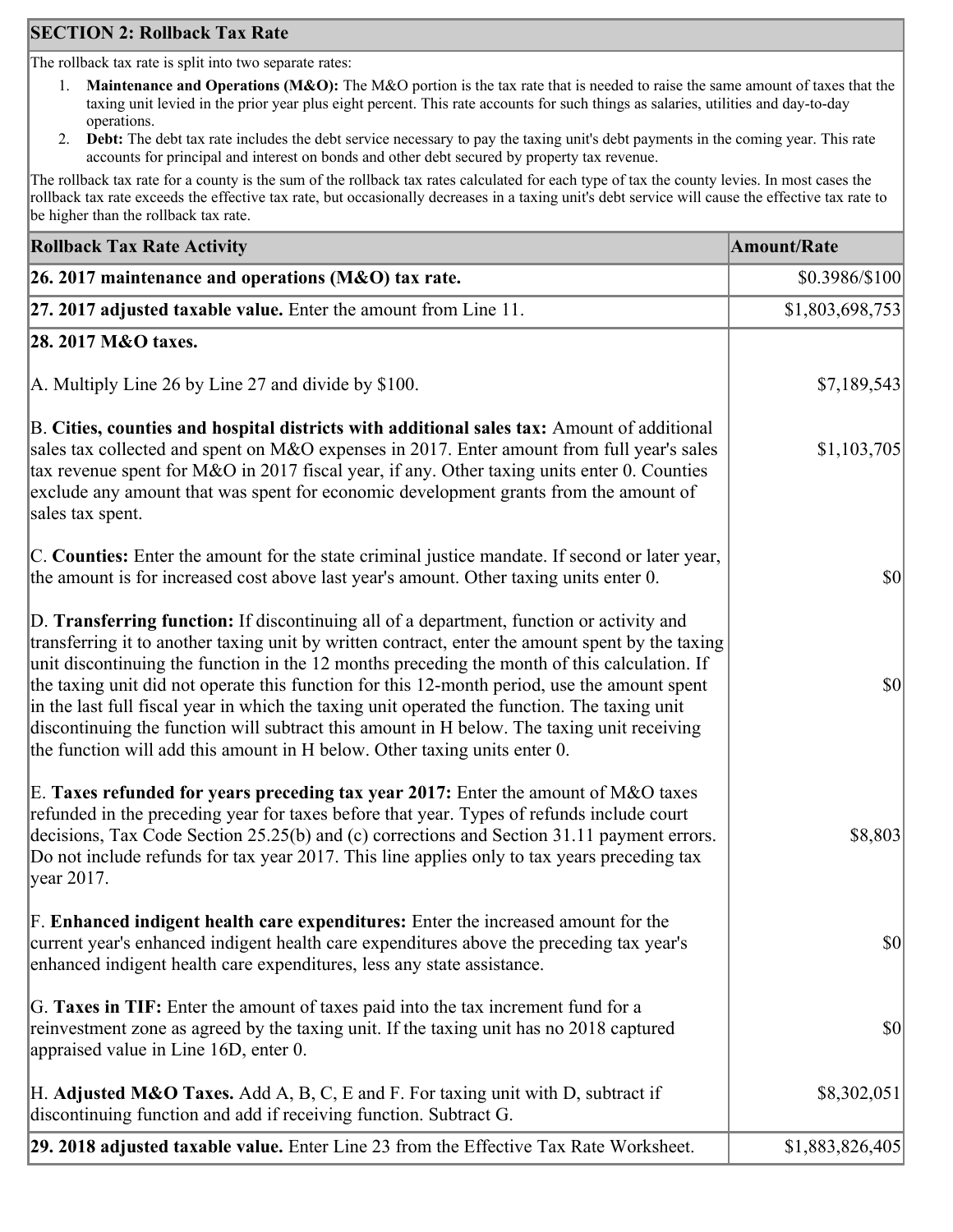| 30. 2018 effective maintenance and operations rate. Divide Line 28H by Line 29 and<br>multiply by \$100.                                                                                                                                                                                                                 | \$0.4407/\$100  |
|--------------------------------------------------------------------------------------------------------------------------------------------------------------------------------------------------------------------------------------------------------------------------------------------------------------------------|-----------------|
| $31.2018$ rollback maintenance and operation rate. Multiply Line 30 by 1.08.                                                                                                                                                                                                                                             | \$0.4759/\$100  |
| 32. Total 2018 debt to be paid with property taxes and additional sales tax revenue.<br>Debt means the interest and principal that will be paid on debts that:<br>$(1)$ are paid by property taxes,<br>$(2)$ are secured by property taxes,<br>$(3)$ are scheduled for payment over a period longer than one year and    |                 |
| $(4)$ are not classified in the taxing unit's budget as M&O expenses                                                                                                                                                                                                                                                     |                 |
| A. Debt also includes contractual payments to other taxing units that have incurred debts on<br>behalf of this taxing unit, if those debts meet the four conditions above. Include only<br>amounts that will be paid from property tax revenue. Do not include appraisal district budget<br>payments. Enter debt amount. | \$0             |
| B. Subtract <b>unencumbered fund amount</b> used to reduce total debt.                                                                                                                                                                                                                                                   | \$0             |
| C. Subtract <b>amount paid</b> from other resources.                                                                                                                                                                                                                                                                     |                 |
| D. Adjusted debt. Subtract B and C from A.                                                                                                                                                                                                                                                                               | $ 10\rangle$    |
|                                                                                                                                                                                                                                                                                                                          | \$0             |
| 33. Certified 2017 excess debt collections. Enter the amount certified by the collector.                                                                                                                                                                                                                                 | \$0             |
| 34. Adjusted 2018 debt. Subtract Line 33 from Line 32D.                                                                                                                                                                                                                                                                  | \$0             |
| 35. Certified 2018 anticipated collection rate. Enter the rate certified by the collector. If<br>the rate is 100 percent or greater, enter 100 percent.                                                                                                                                                                  | 100.00%         |
| 36. 2018 debt adjusted for collections. Divide Line 34 by Line 35                                                                                                                                                                                                                                                        | \$0             |
| <b>37. 2018 total taxable value.</b> Enter the amount on Line 19.                                                                                                                                                                                                                                                        | \$1,963,715,404 |
| <b>38. 2018 debt tax rate.</b> Divide Line 36 by Line 37 and multiply by \$100.                                                                                                                                                                                                                                          | \$0/\$100       |
| 39. 2018 rollback tax rate. Add Lines 31 and 38.                                                                                                                                                                                                                                                                         | \$0.4759/\$100  |
| 40. COUNTIES ONLY. Add together the rollback tax rates for each type of tax the county<br>levies. The total is the 2018 county rollback tax rate.                                                                                                                                                                        | $$0.5453/\$100$ |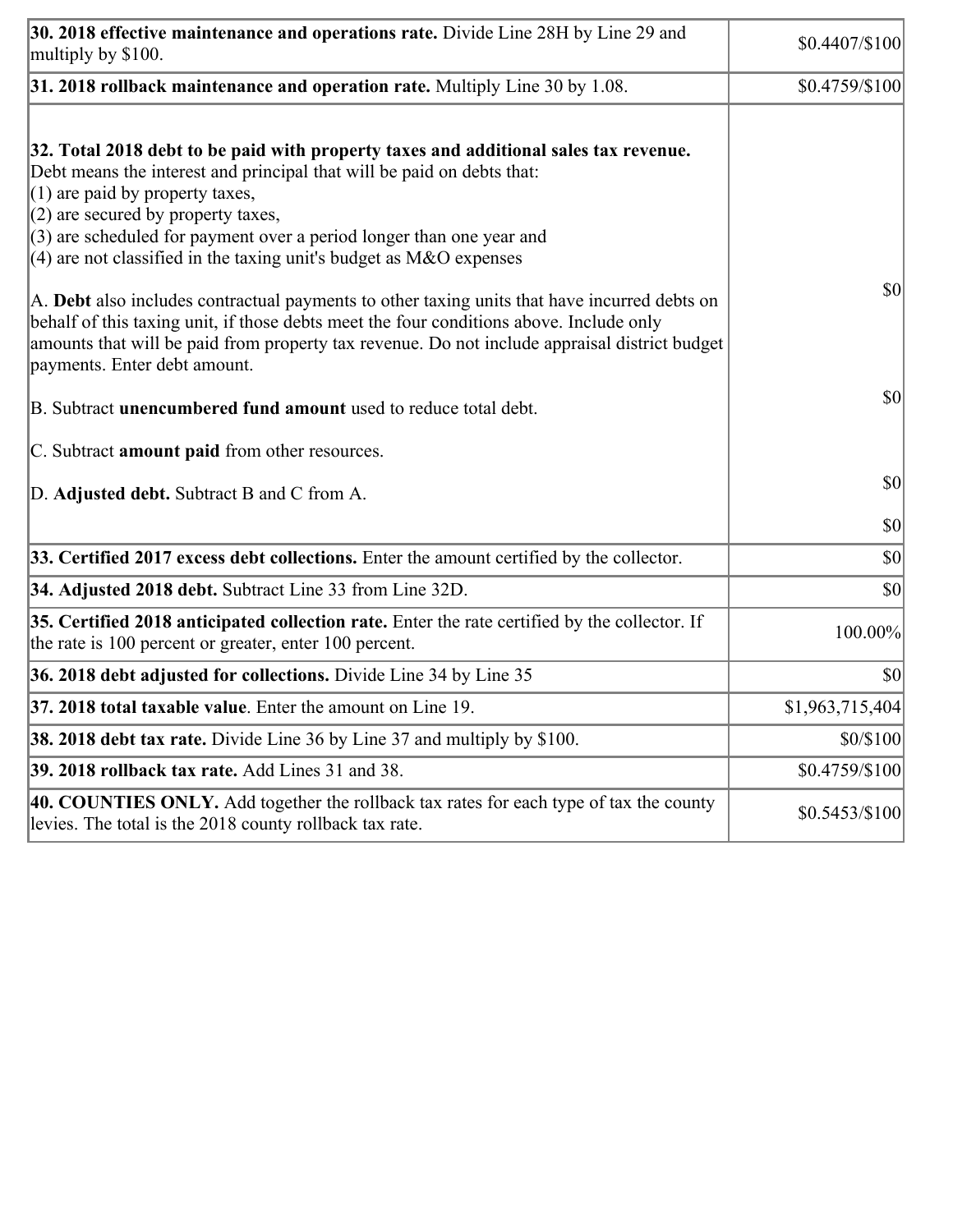# **2018 Tax Rate Calculation Worksheet** Date: 08/28/2019 09:19 AM **Taxing Units Other Than School Districts or Water Districts Jackson County**

Taxing Unit Name **Phone** *(area code and number)* Phone *(area code and number)* 

Taxing Unit's Address, City, State, Zip Taxing Unit's Website Address

**GENERAL INFORMATION:** Tax Code Section 26.04(c) requires an officer or employee designated by the governing body to calculate the effective tax rate and rollback tax rate for the taxing unit. These tax rates are expressed in dollars per \$100 of taxable value calculated. The calculation process starts after the chief appraiser delivers to the taxing unit the certified appraisal roll and the estimated values of properties under protest.

**\_\_\_\_\_\_\_\_\_\_\_\_\_\_\_\_\_\_\_\_\_\_\_\_\_\_\_\_\_\_\_\_\_\_** \_\_\_\_\_\_\_\_\_\_\_\_\_\_\_\_\_\_\_\_\_\_\_\_\_

School districts do not use this form, but instead use Comptroller Form 50-859 Tax Rate Calculation Worksheet for School Districts.

Water districts as defined under Water Code Section 49.001(1) do not use this form, but instead use Comptroller Form 50-858 Water District Rollback Tax Rate Worksheet.

This worksheet is provided to assist taxing units in determining tax rates. The information provided in this worksheet is offered as technical assistance and not legal advice. Taxing units should consult legal counsel for interpretations of law regarding tax rate preparation and adoption.

#### **SECTION 1: Effective Tax Rate (No New Taxes) (Farm to Market/ Flood Control Fund)**

The effective tax rate enables the public to evaluate the relationship between taxes for the prior year and for the current year based on a tax rate that would produce the same amount of taxes (no new taxes) if applied to the same properties that are taxed in both years. When appraisal values increase, the effective tax rate should decrease.

The effective tax rate for a county is the sum of the effective tax rates calculated for each type of tax the county levies.

| <b>Effective Tax Rate Activity</b>                                                                                                                                                                                                                                                                                                                                                                                                                                      | <b>Amount/Rate</b> |
|-------------------------------------------------------------------------------------------------------------------------------------------------------------------------------------------------------------------------------------------------------------------------------------------------------------------------------------------------------------------------------------------------------------------------------------------------------------------------|--------------------|
| 1. 2017 total taxable value. Enter the amount of 2017 taxable value on the 2017 tax roll<br>today. Include any adjustments since last year's certification; exclude Tax Code Section<br>$[25.25(d)$ one-third over-appraisal corrections from these adjustments. This total includes the<br>taxable value of homesteads with tax ceilings (will deduct in Line 2) and the captured value<br>for tax increment financing (will deduct taxes in Line $14$ ). <sup>1</sup> | \$1,887,216,641    |
| 2. 2017 tax ceilings. Counties, cities and junior college districts. Enter 2017 total taxable<br>value of homesteads with tax ceilings. These include the homesteads of homeowners age 65<br>or older or disabled. Other taxing units enter 0. If your taxing units adopted the tax ceiling<br>provision in 2017 or a prior year for homeowners age 65 or older or disabled, use this step. <sup>2</sup>                                                                | \$88,208,725       |
| 3. Preliminary 2017 adjusted taxable value. Subtract Line 2 from Line 1.                                                                                                                                                                                                                                                                                                                                                                                                | \$1,799,007,916    |
| 4. 2017 total adopted tax rate.                                                                                                                                                                                                                                                                                                                                                                                                                                         | \$0.0671/\$100]    |
| 5. 2017 taxable value lost because court appeals of ARB decisions reduced 2017<br>appraised value.<br>A. Original 2017 ARB values:                                                                                                                                                                                                                                                                                                                                      | $ 10\rangle$       |
| B. 2017 values resulting from final court decisions:                                                                                                                                                                                                                                                                                                                                                                                                                    | $ 10\rangle$       |
| C. 2017 value loss. Subtract B from $A3$                                                                                                                                                                                                                                                                                                                                                                                                                                | 30                 |
| $\vert$ 6. 2017 taxable value, adjusted for court-ordered reductions. Add Line 3 and Line 5C.                                                                                                                                                                                                                                                                                                                                                                           | \$1,799,007,916    |
| 7. 2017 taxable value of property in territory the taxing unit deannexed after Jan. 1,<br><b>2017.</b> Enter the 2017 value of property in deannexed territory. <sup>4</sup>                                                                                                                                                                                                                                                                                            | 30                 |
| 8. 2017 taxable value lost because property first qualified for an exemption in 2018.<br>Note that lowering the amount or percentage of an existing exemption does not create a new<br>exemption or reduce taxable value. If the taxing unit increased an original exemption, use                                                                                                                                                                                       |                    |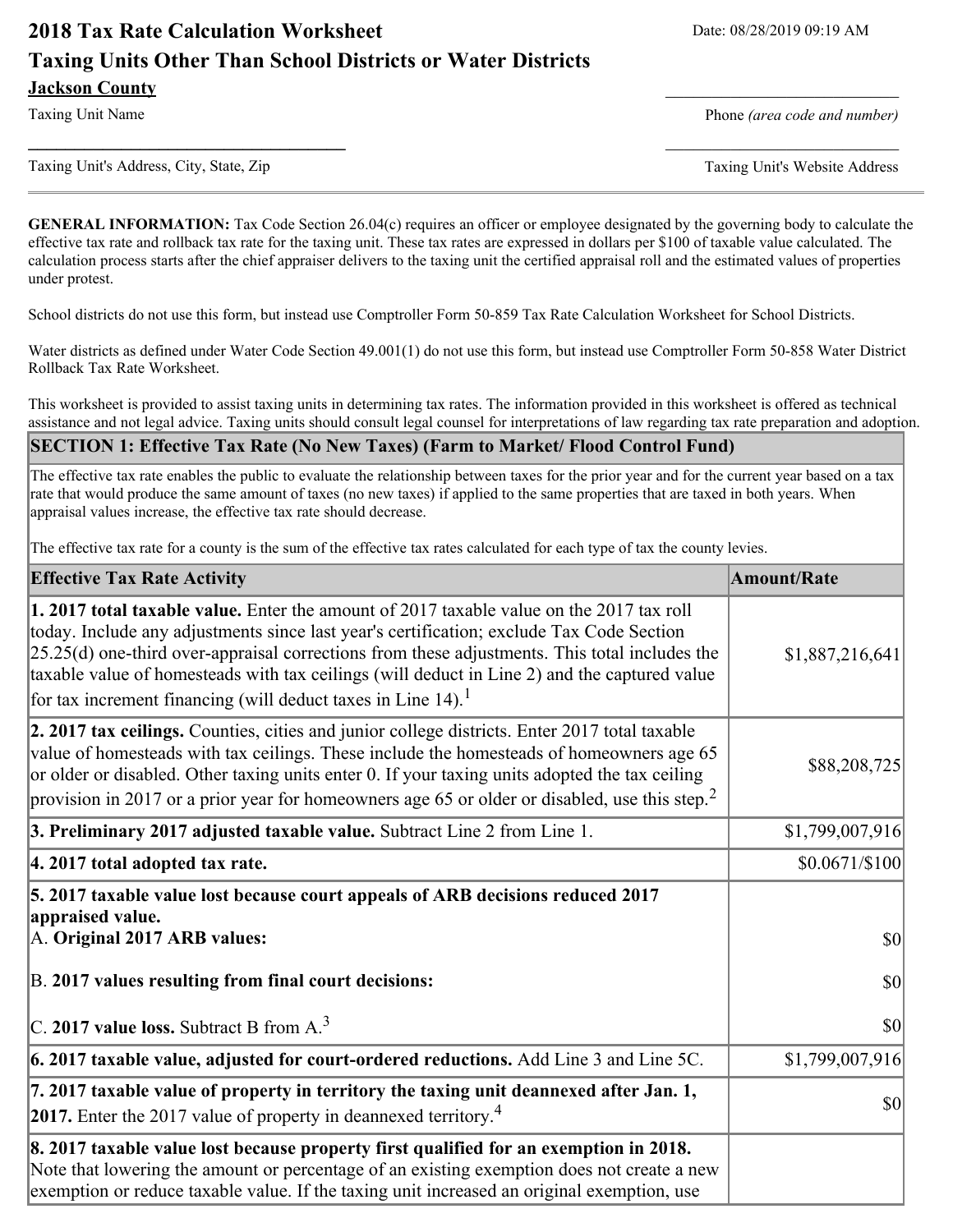| the difference between the original exempted amount and the increased exempted amount.<br>Do not include value lost due to freeport or goods-in-transit exemptions.                                                                                                                                                                                                                                                       |                 |
|---------------------------------------------------------------------------------------------------------------------------------------------------------------------------------------------------------------------------------------------------------------------------------------------------------------------------------------------------------------------------------------------------------------------------|-----------------|
| A. Absolute exemptions. Use 2017 market value:                                                                                                                                                                                                                                                                                                                                                                            | \$119,880       |
| B. Partial exemptions. 2018 exemption amount or 2018 percentage exemption times 2017<br>value:                                                                                                                                                                                                                                                                                                                            | \$917,342       |
| C. Value loss. Add A and $B^5$ .                                                                                                                                                                                                                                                                                                                                                                                          | \$1,037,222     |
| 9. 2017 taxable value lost because property first qualified for agricultural appraisal (1-<br>d or 1-d-1), timber appraisal, recreational/scenic appraisal or public access airport<br>special appraisal in 2018. Use only properties that qualified in 2018 for the first time; do<br>not use properties that qualified in 2017.                                                                                         |                 |
| A. 2017 market value:                                                                                                                                                                                                                                                                                                                                                                                                     | 30              |
| B. 2018 productivity or special appraised value:                                                                                                                                                                                                                                                                                                                                                                          | \$0             |
| C. Value loss. Subtract B from $A6$                                                                                                                                                                                                                                                                                                                                                                                       | \$0             |
| 10. Total adjustments for lost value. Add lines 7, 8C and 9C.                                                                                                                                                                                                                                                                                                                                                             | \$1,037,222     |
| 11. 2017 adjusted taxable value. Subtract Line 10 from Line 6.                                                                                                                                                                                                                                                                                                                                                            | \$1,797,970,694 |
| 12. Adjusted 2017 taxes. Multiply Line 4 by Line 11 and divide by \$100.                                                                                                                                                                                                                                                                                                                                                  | \$1,206,438     |
| 13. Taxes refunded for tax years preceding tax year 2017. Enter the amount of taxes<br>refunded by the taxing unit for tax years preceding tax year 2017. Types of refunds include<br>court decisions, Tax Code Section 25.25(b) and (c) corrections and Tax Code Section 31.11<br>payment errors. Do not include refunds for tax year 2017. This line applies only to tax years<br>preceding tax year 2017. <sup>7</sup> | \$1,770         |
| 14. Taxes in tax increment financing (TIF) for tax year 2017. Enter the amount of taxes<br>paid into the tax increment fund for a reinvestment zone as agreed by the taxing unit. If the<br>taxing unit has no 2018 captured appraised value in Line 16D, enter $0.8$                                                                                                                                                     | $\vert$ \$0     |
| 15. Adjusted 2017 taxes with refunds and TIF adjustment. Add Lines 12 and 13, subtract<br>Line $14.9$                                                                                                                                                                                                                                                                                                                     | \$1,208,208     |
| 16. Total 2018 taxable value on the 2018 certified appraisal roll today. This value<br>includes only certified values and includes the total taxable value of homesteads with tax<br>ceilings (will deduct in Line 18). These homesteads include homeowners age 65 or older or<br>disabled. <sup>10</sup>                                                                                                                 |                 |
| A. Certified values:                                                                                                                                                                                                                                                                                                                                                                                                      | \$2,043,047,037 |
| B. Counties: Include railroad rolling stock values certified by the Comptroller's office:                                                                                                                                                                                                                                                                                                                                 | \$10,385,994    |
| C. Pollution control and energy storage system exemption: Deduct the value of property<br>exempted for the current tax year for the first time as pollution control or energy storage<br>system property:                                                                                                                                                                                                                 | \$0             |
| D. Tax increment financing: Deduct the 2018 captured appraised value of property taxable<br>by a taxing unit in a tax increment financing zone for which the 2018 taxes will be deposited<br>into the tax increment fund. Do not include any new property value that will be included in                                                                                                                                  | \$0             |
| Line 21 below. $11$                                                                                                                                                                                                                                                                                                                                                                                                       | \$2,053,433,031 |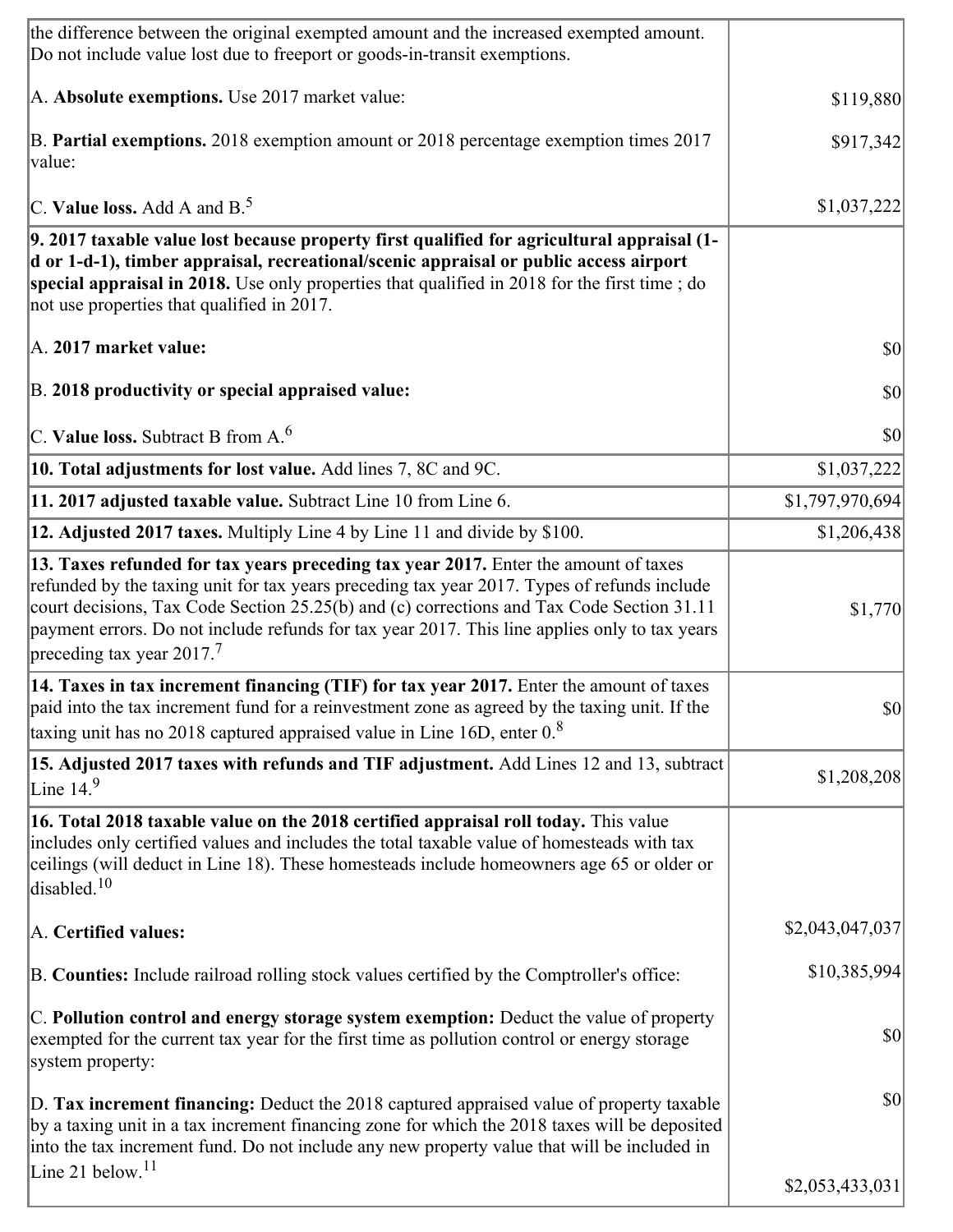| <b>E. Total 2018 value.</b> Add A and B, then subtract C and D.                                                                                                                                                                                                                                                                                                                                                                                                                                                                                                                                                                                                    |                 |
|--------------------------------------------------------------------------------------------------------------------------------------------------------------------------------------------------------------------------------------------------------------------------------------------------------------------------------------------------------------------------------------------------------------------------------------------------------------------------------------------------------------------------------------------------------------------------------------------------------------------------------------------------------------------|-----------------|
| $ 17$ . Total value of properties under protest or not included on certified appraisal roll. <sup>12</sup>                                                                                                                                                                                                                                                                                                                                                                                                                                                                                                                                                         |                 |
| A. 2018 taxable value of properties under protest. The chief appraiser certifies a list of<br>properties still under ARB protest. The list shows the appraisal district's value and the<br>taxpayer's claimed value, if any, or an estimate of the value if the taxpayer wins. For each of<br>the properties under protest, use the lowest of these values. Enter the total value. <sup>13</sup>                                                                                                                                                                                                                                                                   | $ 10\rangle$    |
| B. 2018 value of properties not under protest or included on certified appraisal roll.<br>The chief appraiser gives taxing units a list of those taxable properties that the chief<br>appraiser knows about, but are not included in the appraisal roll certification. These<br>properties also are not on the list of properties that are still under protest. On this list of<br>properties, the chief appraiser includes the market value, appraised value and exemptions for<br>the preceding year and a reasonable estimate of the market value, appraised value and<br>exemptions for the current year. Use the lower market, appraised or taxable value (as | $ 10\rangle$    |
| appropriate). Enter the total value. <sup>14</sup><br>C. Total value under protest or not certified: Add A and B.                                                                                                                                                                                                                                                                                                                                                                                                                                                                                                                                                  | $ 10\rangle$    |
| 18. 2018 tax ceilings. Counties, cities and junior colleges enter 2018 total taxable value of<br>homesteads with tax ceilings. These include the homesteads of homeowners age 65 or older<br>or disabled. Other taxing units enter 0. If your taxing units adopted the tax ceiling provision<br>$\vert$ in 2017 or a prior year for homeowners age 65 or older or disabled, use this step. <sup>15</sup>                                                                                                                                                                                                                                                           | \$95,241,001    |
| 19. 2018 total taxable value. Add Lines 16E and 17C. Subtract Line 18.                                                                                                                                                                                                                                                                                                                                                                                                                                                                                                                                                                                             | \$1,958,192,030 |
| 20. Total 2018 taxable value of properties in territory annexed after Jan. 1, 2017.<br>Include both real and personal property. Enter the 2018 value of property in territory<br>$\lambda$ annexed. $^{16}$                                                                                                                                                                                                                                                                                                                                                                                                                                                        | $ 10\rangle$    |
| 21. Total 2018 taxable value of new improvements and new personal property located<br>in new improvements. New means the item was not on the appraisal roll in 2017. An<br>improvement is a building, structure, fixture or fence erected on or affixed to land. New<br>additions to existing improvements may be included if the appraised value can be<br>determined. New personal property in a new improvement must have been brought into the<br>taxing unit after Jan. 1, 2017, and be located in a new improvement. New improvements do<br>include property on which a tax abatement agreement has expired for $2018$ . <sup>17</sup>                       | \$79,867,999    |
| 22. Total adjustments to the 2018 taxable value. Add Lines 20 and 21.                                                                                                                                                                                                                                                                                                                                                                                                                                                                                                                                                                                              | \$79,867,999    |
| 23. 2018 adjusted taxable value. Subtract Line 22 from Line 19.                                                                                                                                                                                                                                                                                                                                                                                                                                                                                                                                                                                                    | \$1,878,324,031 |
| 24. 2018 effective tax rate. Divide Line 15 by Line 23 and multiply by $$100$ . <sup>18</sup>                                                                                                                                                                                                                                                                                                                                                                                                                                                                                                                                                                      | \$0.0643/\$100  |
| 25. COUNTIES ONLY. Add together the effective tax rates for each type of tax the county<br>levies. The total is the 2018 county effective tax rate. <sup>19</sup>                                                                                                                                                                                                                                                                                                                                                                                                                                                                                                  | $$0.4464/\$100$ |

- <sup>2</sup>Tex. Tax Code Section 26.012(14)<br><sup>3</sup>Tex. Tax Code Section 26.012(13)
- <sup>1</sup>Tex. Tax Code Section 26.012(14) <sup>9</sup>Tex. Tax Code Section 26.012(13) <sup>9</sup>Tex. Tax Code Section 26.012
	-
- <sup>3</sup>Tex. Tax Code Section 26.012(13) <sup>11</sup>Tex. Tax Code Section 26.03(c) <sup>4</sup>Tex. Tax Code Section 26.01(c)
	-
- 
- <sup>6</sup>Tex. Tax Code Section 26.012(15)<br><sup>7</sup>Tex. Tax Code Section 26.012(13)
- 
- 
- <sup>4</sup>Tex. Tax Code Section 26.012(15) <sup>12</sup>Tex. Tax Code Section 26.01(c) and (d)<br><sup>5</sup>Tex. Tax Code Section 26.012(15) <sup>13</sup>Tex. Tax Code Section 26.01(c)
	- <sup>13</sup>Tex. Tax Code Section 26.01(c) <sup>14</sup>Tex. Tax Code Section 26.01(d)
	-
- <sup>7</sup>Tex. Tax Code Section 26.012(13) <sup>15</sup>Tex. Tax Code Section 26.012(6)<br><sup>8</sup>Tex. Tax Code Section 26.03(c) <sup>16</sup>Tex. Tax Code Section 26.012(17)
	- $16$ Tex. Tax Code Section 26.012(17)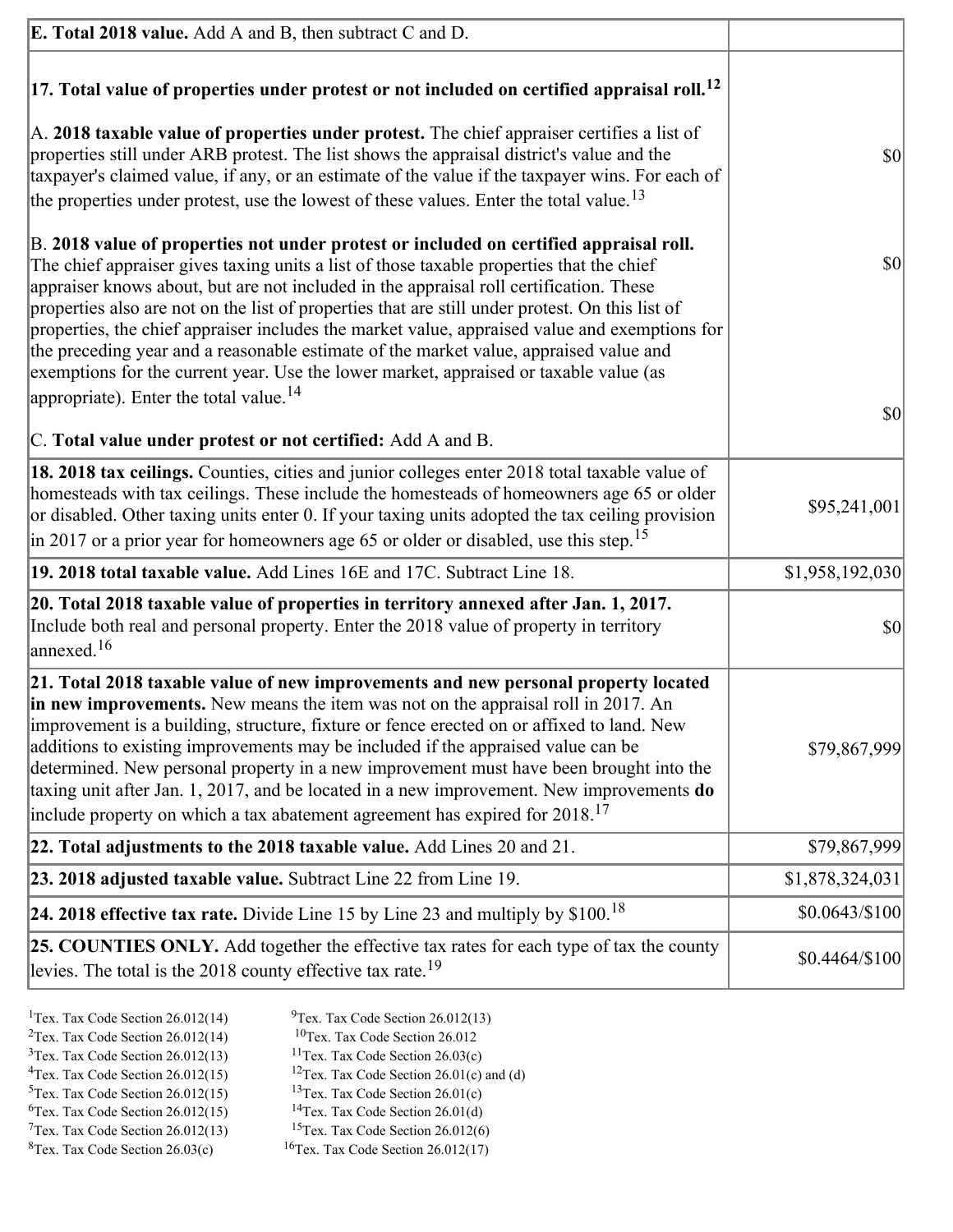## **SECTION 2: Rollback Tax Rate (Farm to Market/Flood Control Fund)**

The rollback tax rate is split into two separate rates:

- 1. **Maintenance and Operations (M&O):** The M&O portion is the tax rate that is needed to raise the same amount of taxes that the taxing unit levied in the prior year plus eight percent. This rate accounts for such things as salaries, utilities and day-to-day operations.
- 2. **Debt:** The debt tax rate includes the debt service necessary to pay the taxing unit's debt payments in the coming year. This rate accounts for principal and interest on bonds and other debt secured by property tax revenue.

The rollback tax rate for a county is the sum of the rollback tax rates calculated for each type of tax the county levies. In most cases the rollback tax rate exceeds the effective tax rate, but occasionally decreases in a taxing unit's debt service will cause the effective tax rate to be higher than the rollback tax rate.

| <b>Rollback Tax Rate Activity</b>                                                                                                                                                                                                                                                                                                                                                                                                                                                                                                                                                                                                                                              | <b>Amount/Rate</b> |
|--------------------------------------------------------------------------------------------------------------------------------------------------------------------------------------------------------------------------------------------------------------------------------------------------------------------------------------------------------------------------------------------------------------------------------------------------------------------------------------------------------------------------------------------------------------------------------------------------------------------------------------------------------------------------------|--------------------|
| 26. 2017 maintenance and operations ( $M&O$ ) tax rate.                                                                                                                                                                                                                                                                                                                                                                                                                                                                                                                                                                                                                        | $$0.0671/\$100$    |
| 27. 2017 adjusted taxable value. Enter the amount from Line 11.                                                                                                                                                                                                                                                                                                                                                                                                                                                                                                                                                                                                                | \$1,797,970,694]   |
| 28. 2017 M&O taxes.                                                                                                                                                                                                                                                                                                                                                                                                                                                                                                                                                                                                                                                            |                    |
| A. Multiply Line 26 by Line 27 and divide by \$100.                                                                                                                                                                                                                                                                                                                                                                                                                                                                                                                                                                                                                            | \$1,206,438        |
| B. Cities, counties and hospital districts with additional sales tax: Amount of additional<br>sales tax collected and spent on M&O expenses in 2017. Enter amount from full year's sales<br>tax revenue spent for M&O in 2017 fiscal year, if any. Other taxing units enter 0. Counties<br>exclude any amount that was spent for economic development grants from the amount of<br>sales tax spent.                                                                                                                                                                                                                                                                            | $ 10\rangle$       |
| C. Counties: Enter the amount for the state criminal justice mandate. If second or later year,<br>the amount is for increased cost above last year's amount. Other taxing units enter 0.                                                                                                                                                                                                                                                                                                                                                                                                                                                                                       | $ 10\rangle$       |
| <b>D. Transferring function:</b> If discontinuing all of a department, function or activity and<br>transferring it to another taxing unit by written contract, enter the amount spent by the taxing<br>unit discontinuing the function in the 12 months preceding the month of this calculation. If<br>the taxing unit did not operate this function for this 12-month period, use the amount spent<br>in the last full fiscal year in which the taxing unit operated the function. The taxing unit<br>discontinuing the function will subtract this amount in H below. The taxing unit receiving<br>the function will add this amount in H below. Other taxing units enter 0. | $ 10\rangle$       |
| E. Taxes refunded for years preceding tax year 2017: Enter the amount of M&O taxes<br>refunded in the preceding year for taxes before that year. Types of refunds include court<br>decisions, Tax Code Section 25.25(b) and (c) corrections and Tax Code Section 31.11<br>payment errors. Do not include refunds for tax year 2017. This line applies only to tax years<br>preceding tax year 2017.                                                                                                                                                                                                                                                                            | \$1,770            |
| <b>F. Enhanced indigent health care expenditures:</b> Enter the increased amount for the<br>current year's enhanced indigent health care expenditures above the preceding tax year's<br>enhanced indigent health care expenditures, less any state assistance.                                                                                                                                                                                                                                                                                                                                                                                                                 | $ 10\rangle$       |
| G. Taxes in TIF: Enter the amount of taxes paid into the tax increment fund for a<br>reinvestment zone as agreed by the taxing taxing unit. If the taxing unit has no 2018<br>captured appraised value in Line 16D, enter 0.                                                                                                                                                                                                                                                                                                                                                                                                                                                   | $ 10\rangle$       |
| <b>H. Adjusted M&amp;O Taxes.</b> Add A, B, C, E and F. For taxing unit with D, subtract if<br>discontinuing function and add if receiving function. Subtract G.                                                                                                                                                                                                                                                                                                                                                                                                                                                                                                               | \$1,208,208        |
| 29. 2018 adjusted taxable value. Enter Line 23 from the Effective Tax Rate Worksheet.                                                                                                                                                                                                                                                                                                                                                                                                                                                                                                                                                                                          | \$1,878,324,031    |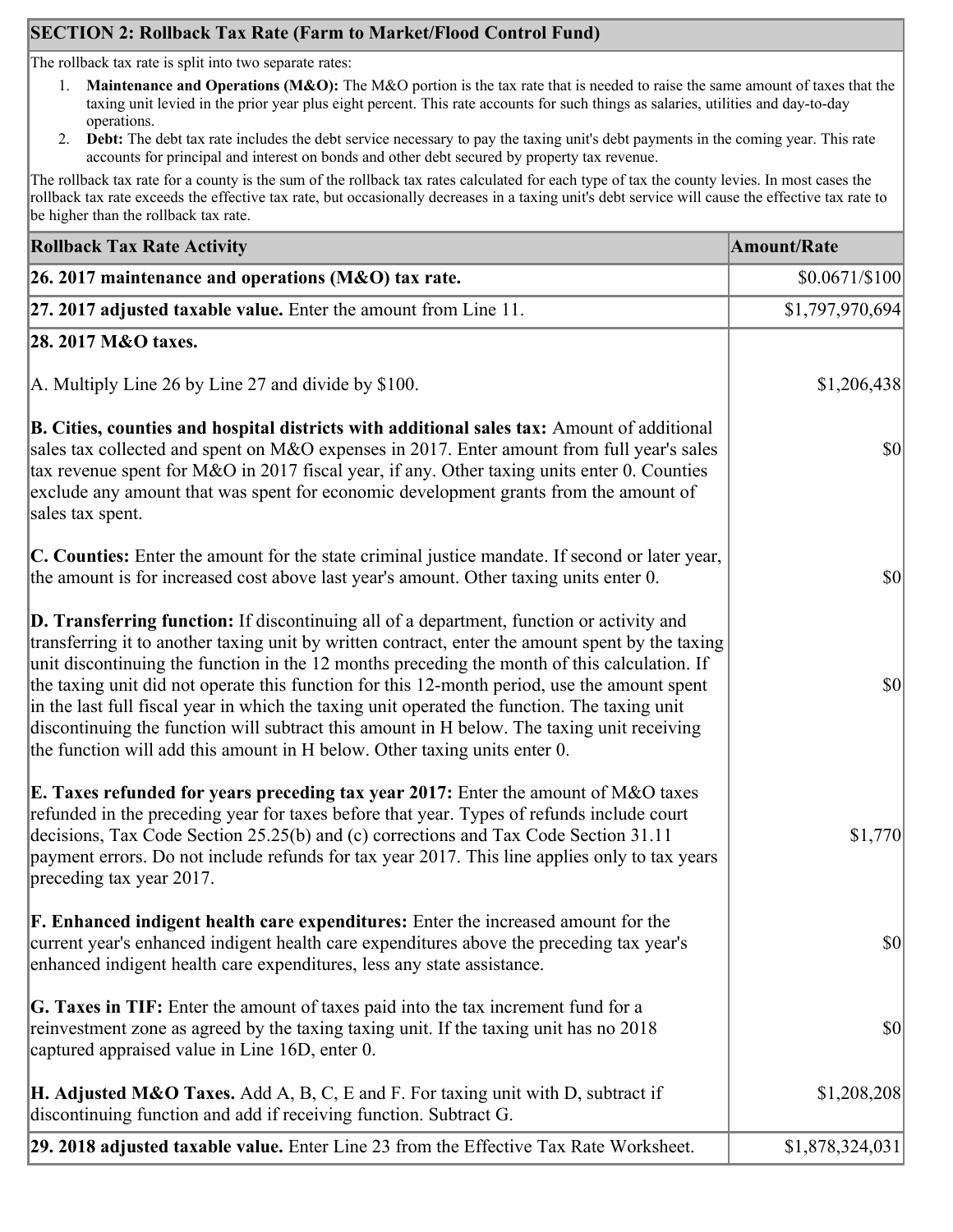| 30. 2018 effective maintenance and operations rate. Divide Line 28H by Line 29 and<br>multiply by \$100.                                                                                                                                                                                                                                                                                      | \$0.0643/\$100] |
|-----------------------------------------------------------------------------------------------------------------------------------------------------------------------------------------------------------------------------------------------------------------------------------------------------------------------------------------------------------------------------------------------|-----------------|
| $31.2018$ rollback maintenance and operation rate. Multiply Line 30 by 1.08.                                                                                                                                                                                                                                                                                                                  | \$0.0694/\$100] |
| 32. Total 2018 debt to be paid with property taxes and additional sales tax revenue.<br>Debt means the interest and principal that will be paid on debts that:<br>$(1)$ are paid by property taxes,<br>$(2)$ are secured by property taxes,<br>$(3)$ are scheduled for payment over a period longer than one year and<br>$(4)$ are not classified in the taxing unit's budget as M&O expenses |                 |
| A. Debt also includes contractual payments to other taxing units that have incurred debts on<br>behalf of this taxing unit, if those debts meet the four conditions above. Include only<br>amounts that will be paid from property tax revenue. Do not include appraisal district budget<br>payments. Enter debt amount.                                                                      | \$0             |
| B. Subtract <b>unencumbered fund amount</b> used to reduce total debt.                                                                                                                                                                                                                                                                                                                        | \$0             |
| C. Subtract <b>amount paid</b> from other resources.                                                                                                                                                                                                                                                                                                                                          |                 |
| D. Adjusted debt. Subtract B and C from A.                                                                                                                                                                                                                                                                                                                                                    | $ 10\rangle$    |
|                                                                                                                                                                                                                                                                                                                                                                                               | \$0             |
| 33. Certified 2017 excess debt collections. Enter the amount certified by the collector.                                                                                                                                                                                                                                                                                                      | \$0             |
| 34. Adjusted 2018 debt. Subtract Line 33 from Line 32D.                                                                                                                                                                                                                                                                                                                                       | \$0             |
| 35. Certified 2018 anticipated collection rate. Enter the rate certified by the collector. If<br>the rate is 100 percent or greater, enter 100 percent.                                                                                                                                                                                                                                       | 100.00%         |
| 36. 2018 debt adjusted for collections. Divide Line 34 by Line 35                                                                                                                                                                                                                                                                                                                             | \$0             |
| 37. 2018 total taxable value. Enter the amount on Line 19.                                                                                                                                                                                                                                                                                                                                    | \$1,958,192,030 |
| <b>38. 2018 debt tax rate.</b> Divide Line 36 by Line 37 and multiply by \$100.                                                                                                                                                                                                                                                                                                               | \$0/\$100       |
| 39. 2018 rollback tax rate. Add Lines 31 and 38.                                                                                                                                                                                                                                                                                                                                              | \$0.0694/\$100  |
| 40. COUNTIES ONLY. Add together the rollback tax rates for each type of tax the county<br>levies. The total is the 2018 county rollback tax rate.                                                                                                                                                                                                                                             | $$0.5453/\$100$ |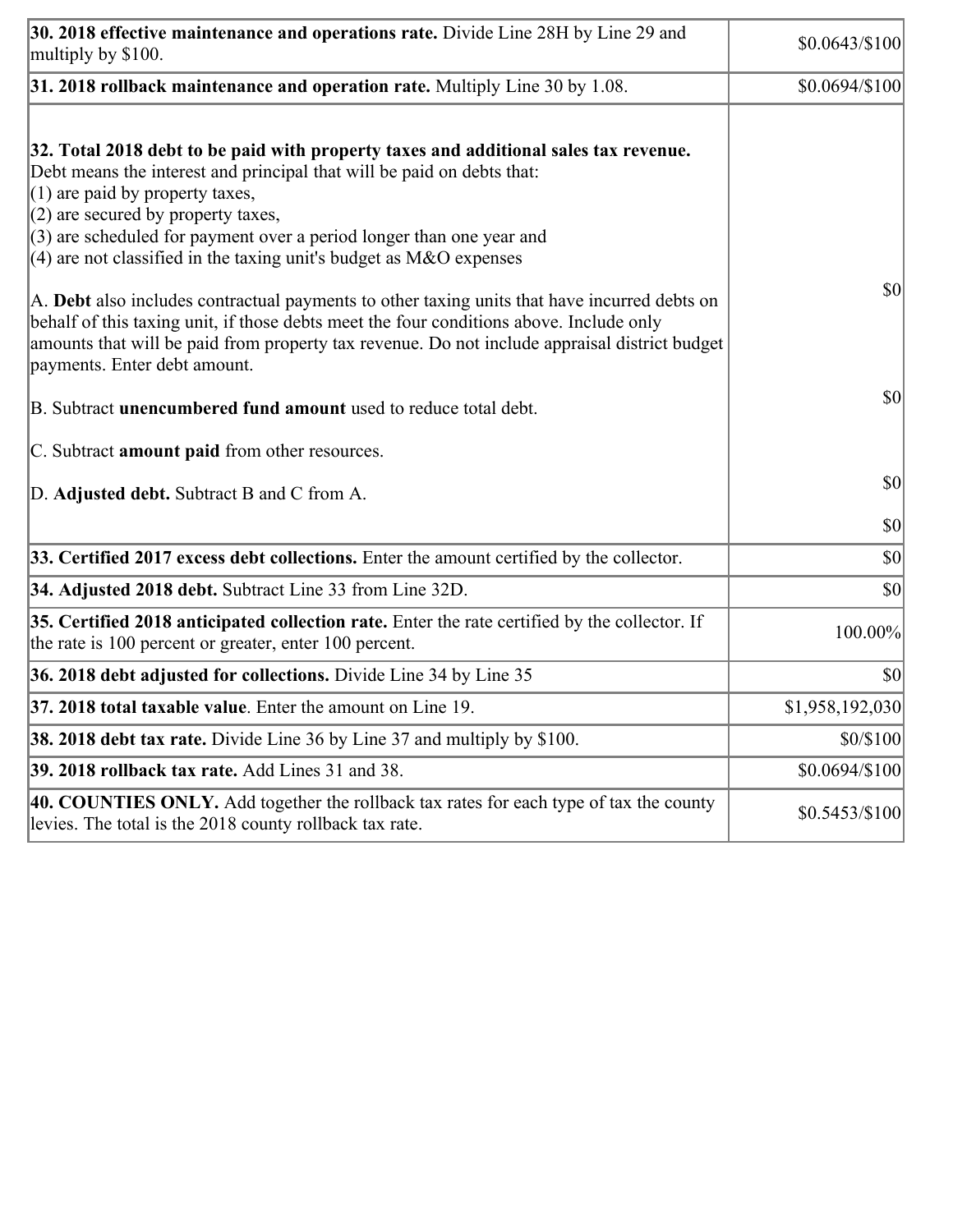### **SECTION 3: Additional Sales Tax to Reduce Property Taxes**

Cities, counties and hospital districts may levy a sales tax specifically to reduce property taxes. Local voters by election must approve imposing or abolishing the additional sales tax. If approved, the taxing unit must reduce its effective and rollback tax rates to offset the expected sales tax revenue.

This section should only be completed by a county, city or hospital district that is required to adjust its effective tax rate and/or rollback tax rate because it adopted the additional sales tax.

| <b>Activity</b>                                                                                                                                                                                                                                                                                                                                                                                                                                                                                                                                                                    | <b>Amount/Rate</b> |
|------------------------------------------------------------------------------------------------------------------------------------------------------------------------------------------------------------------------------------------------------------------------------------------------------------------------------------------------------------------------------------------------------------------------------------------------------------------------------------------------------------------------------------------------------------------------------------|--------------------|
| 41. Taxable Sales. For taxing units that adopted the sales tax in November 2017 or May<br>[2018, enter the Comptroller's estimate of taxable sales for the previous four quarters. <sup>20</sup><br>Estimates of taxable sales may be obtained through the Comptroller's Allocation Historical<br>Summary webpage. Taxing units that adopted the sales tax before November 2017, skip this<br>line.                                                                                                                                                                                | \$0                |
| 42. Estimated sales tax revenue. Counties exclude any amount that is or will be spent for<br>economic development grants from the amount of estimated sales tax revenue. <sup>21</sup> Taxing<br>units that adopted the sales tax in November 2017 or in May 2018.<br>Multiply the amount on Line 41 by the sales tax rate (.01, .005 or .0025, as applicable) and<br>multiply the result by .95. <sup>22</sup><br> - or -<br>Taxing units that adopted the sales tax before November 2017.<br>Enter the sales tax revenue for the previous four quarters. Do not multiply by .95. | \$1,393,942        |
| 43. 2018 total taxable value. Enter the amount from Line 37 of the Rollback Tax Rate<br>Worksheet.                                                                                                                                                                                                                                                                                                                                                                                                                                                                                 | \$1,963,715,404    |
| <b>44. Sales tax adjustment rate.</b> Divide Line 42 by Line 43 and multiply by \$100.                                                                                                                                                                                                                                                                                                                                                                                                                                                                                             | \$0.0710/\$100     |
| 45. 2018 effective tax rate, unadjusted for sales tax. <sup>23</sup> Enter the rate from Line 24 or 25,<br>as applicable, on the Effective Tax Rate Worksheet.                                                                                                                                                                                                                                                                                                                                                                                                                     | \$0.4464/\$100     |
| 46. 2018 effective tax rate, adjusted for sales tax. Taxing units that adopted the sales tax in<br>November 2017 or in May 2018. Subtract Line 44 from Line 45. Skip to Line 47 if you<br>adopted the additional sales tax before November 2017.                                                                                                                                                                                                                                                                                                                                   | \$0.4464/\$100     |
| 47. 2018 rollback tax rate, unadjusted for sales tax. <sup>24</sup> Enter the rate from Line 39 or 40,<br>as applicable, of the Rollback Tax Rate Worksheet.                                                                                                                                                                                                                                                                                                                                                                                                                       | \$0.5453/\$100     |
| [48. 2018 rollback tax rate, adjusted for sales tax. Subtract Line 44 from Line 47.                                                                                                                                                                                                                                                                                                                                                                                                                                                                                                | \$0.4743/\$100     |

<sup>17</sup>Tex. Tax Code Section 26.012(17)

<sup>18</sup>Tex. Tax Code Section 26.04(c)

<sup>19</sup>Tex. Tax Code Section 26.04(d)

 ${}^{20}$ Tex. Tax Code Section 26.041(d)

<sup>21</sup>Tex. Tax Code Section  $26.041(i)$ 

 $22$ Tex. Tax Code Section 26.041(d)

 $23$ Tex. Tax Code Section 26.04(c) <sup>24</sup>Tex. Tax Code Section  $26.04(c)$